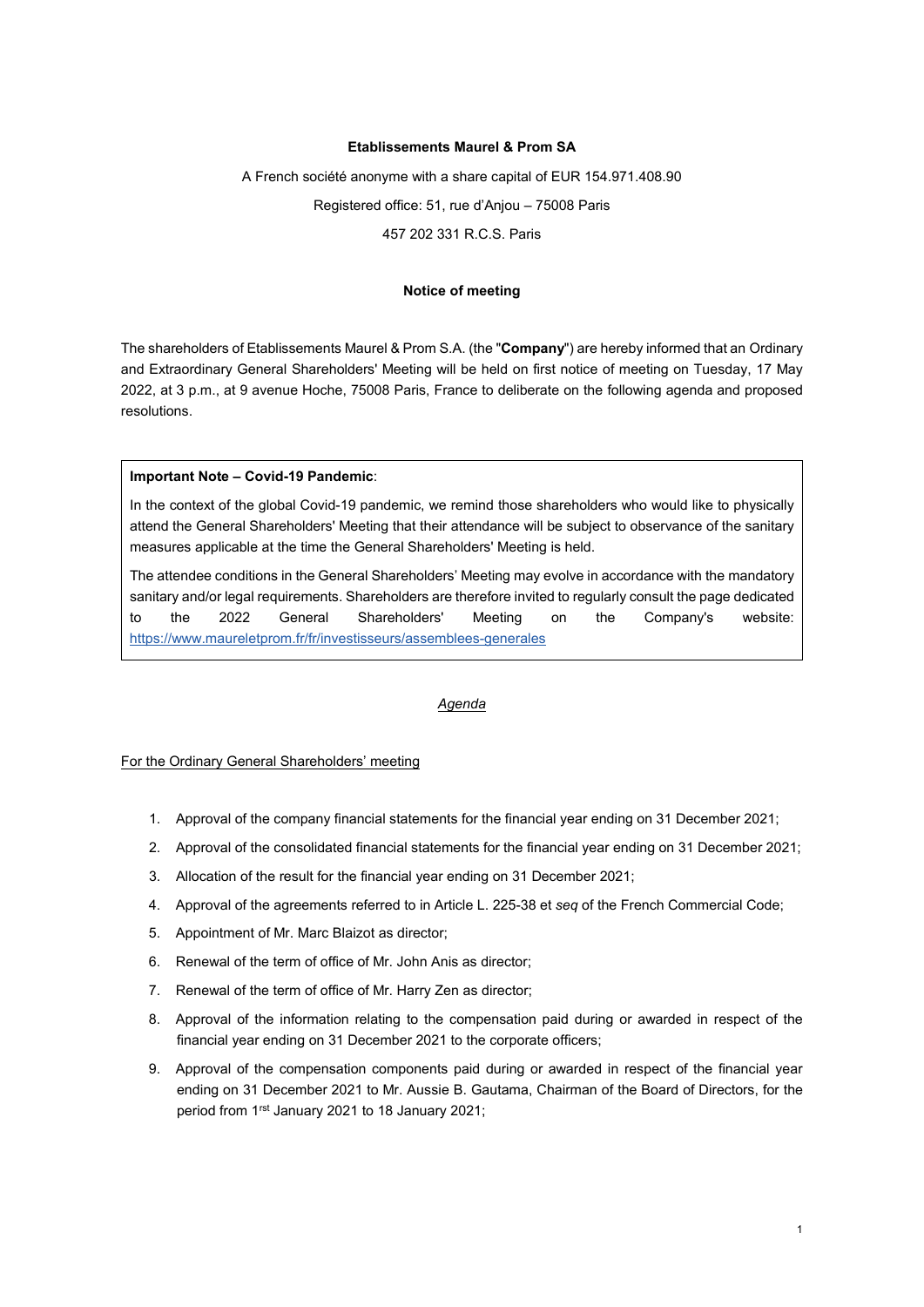- 10. Approval of the compensation components paid during or awarded in respect of the financial year ending on 31 December 2021 to Mr. John Anis, Chairman of the Board of Directors, for the period from 19 January 2021 to 31 December 2021;
- 11. Approval of the compensation components paid during or awarded in respect of the financial year ending on 31 December 2021 to Mr. Olivier de Langavant, Chief Executive Officer;
- 12. Approval of the compensation policy of the directors;
- 13. Approval of the compensation policy of the Chairman of the Board of Directors;
- 14. Approval of the compensation policy of the Chief Executive Officer; and
- 15. Authorisation to the Board of Directors to trade in the Company's shares.

# For the Extraordinary General Shareholders' meeting

16. Authorisation to be given to the Board of Directors for the purpose of granting free existing shares or free shares to be issued in favour of the employees and/or the corporate officers of the Company and its subsidiaries, entailing that shareholders waive their preferential subscription rights by operation of law.

# For the Ordinary General Shareholders' meeting

Powers to carry out legal formalities.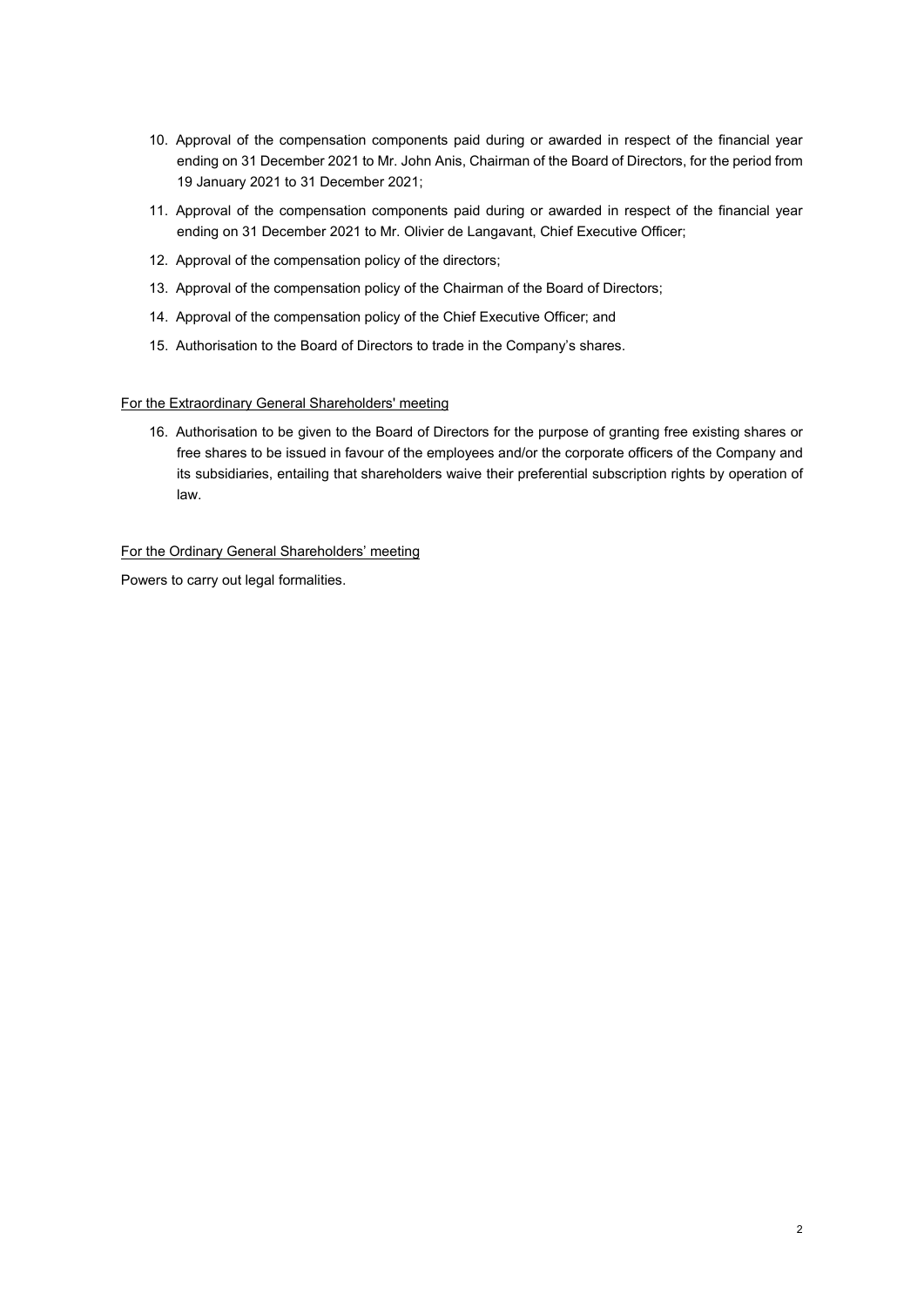## *Draft resolutions*

## **I. Resolutions to be submitted to the Ordinary General Shareholders' meeting:**

# **First resolution** (*Approval of the company financial statements for the financial year ending on 31 December 2021*)

The general shareholders' meeting, voting in accordance with the quorum and majority rules required for ordinary general shareholders' meetings, having considered the Board of Directors' and the Statutory Auditors' reports, as well as the company financial statements for the financial year ending on 31 December 2021, including the balance sheet, the income statement and notes, approves the company financial statements for financial year ending on 31 December 2021, as presented to it, and the transactions reflected in these financial statements and summarised in these reports, from which it results, for said financial year, a profit of EUR 5,502,766.76.

The general shareholders' meeting also acknowledges that, pursuant to the provisions of Article 223 *quater* of the French General Tax Code, the aggregate amount of the expenses referred to in Article 39, 4 of the French General Tax Code amounted to 0 euro for the last financial year and that no tax was paid on the aforementioned expenses and charges.

**Second resolution** (*Approval of the consolidated financial statements for the financial year ending on 31 December 2021*)

The general shareholders' meeting, voting in accordance with the quorum and majority rules required for ordinary general shareholders' meetings, having considered the Board of Directors' and the Statutory Auditors' reports, as well as the consolidated financial statements for the financial year ending on 31 December 2021, including the balance sheet, the income statement and notes, approves the consolidated financial statements for financial year ending on 31 December 2021, as presented to it, and the transactions reflected in these financial statements and summarised in these reports.

## **Third resolution** *(Allocation of the result for the financial year ending on 31 December 2021*)

The general shareholders' meeting, voting in accordance with the quorum and majority rules required for ordinary general shareholders' meetings, notes that the company financial statements for the financial year ending on 31 December 2021 as approved by this general shareholders' meeting show a profit for the year of EUR 5,502,766.76 and decides, on the proposal of the Board of Directors, to allocate it for the year ending on 31 December 2021 as follows:

| Proposed allocation of the result      | 2021<br>(EUR)    |
|----------------------------------------|------------------|
| Net accounting result 2021             | 5,502,766.76     |
| Legal reserve                          | 0                |
| Previous « retained earnings » account | 158,550,948.26   |
| Distributable profit                   | 164,053,715.02   |
| <b>Distributed dividend</b>            | 13,833,152.34(1) |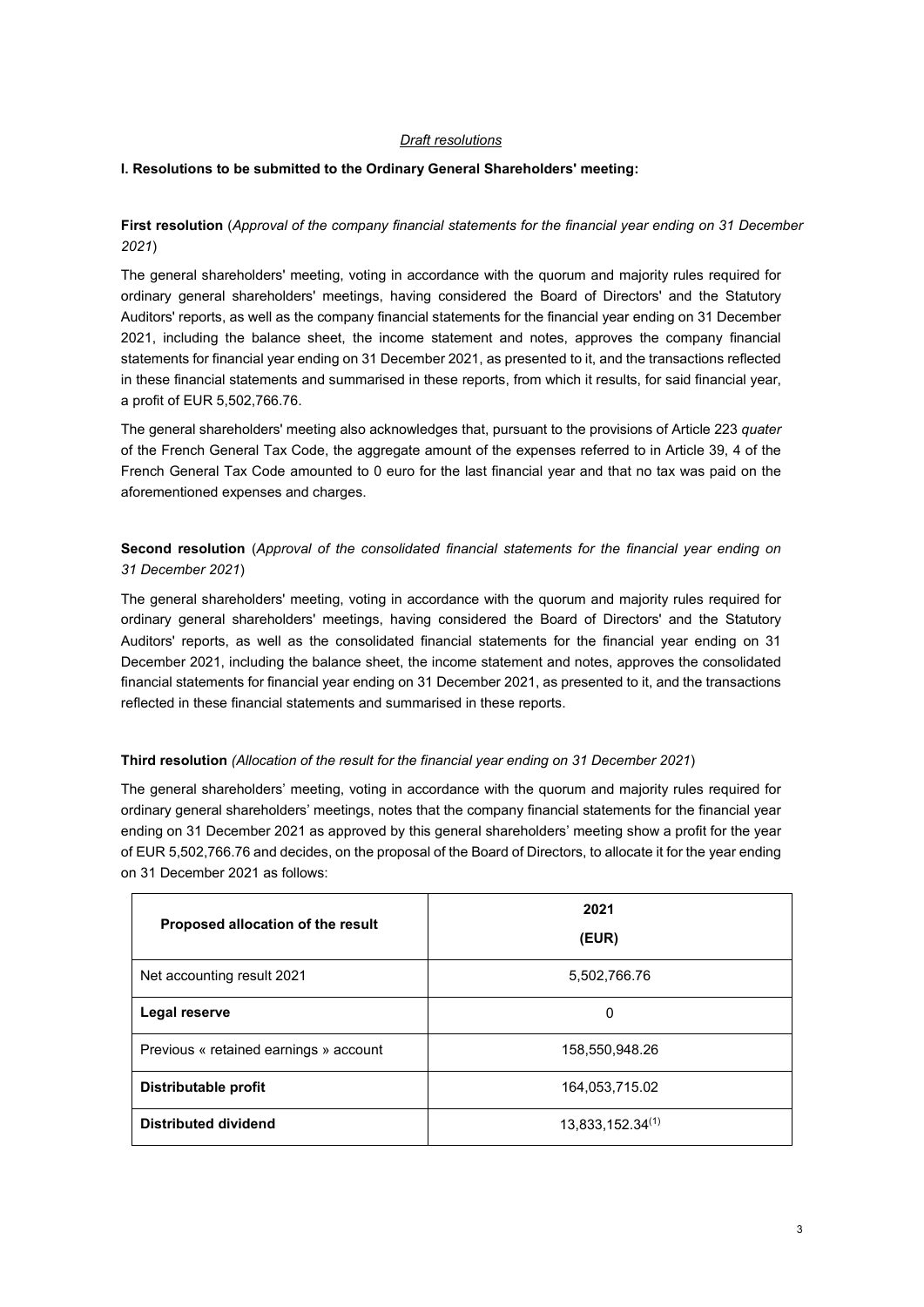| <b>Retained earnings</b> | 150,220,562.68 |
|--------------------------|----------------|
|                          |                |

*(1) The total amount of the distribution is calculated based on the number of dividends bearing shares as at 31 December 2021 and may vary should the number of dividend bearing shares change between 1 January 2022 and the ex- dividend date. If, at the time of payment of the dividend, the number of treasury shares held by the Company has changed compared to that held on 31 December 2021, the fraction of the dividend relating to this variation will either increase or reduce retained earnings.*

The dividend is set at EUR 0.07 per share for each dividend bearing share. The dividend will be paid on 5 July 2022, it being specified that the ex-dividend date will be on 1<sup>st</sup> July 2022 and the record date will be on 4 July 2022.

When the gross dividend is paid to individual shareholders who are tax residents in France, the dividend is submitted to a non-liberal flat rate withholding tax (*prélèvement forfaitaire non-libératoire*) at the overall rate of 30% including (i) the income tax at a flat rate of 12.8% (Article 117 quarter, I of the French General Tax Code) and (ii) the social contributions (including Generalized Social Contribution (CSG), the Contribution for the Reimbursement of the Social Debt (CRDS) and the solidarity levy) at a rate of 17.2%. In the year of taxation of the income, the dividend will be subject to the unique flat rate withholding tax at the overall rate of 30% (Article 200 A, 1, A-1° of the French Tax Code), to which the non-liberal flat rate withholding tax (*prélèvement forfaitaire non-libératoire*) of the same amount will be deducted, so that there will be no new taxation. Individual shareholders who are tax residents in France may, however, opt for this dividend to be taxed according to a progressive rate (Article 200 A, 2 of the French General Tax Code) upon filing the income tax return and no later than the time limit for filing such income tax return.

In accordance with applicable legal provisions, the general shareholders' meeting acknowledges that the following dividends have been distributed for the three financial years preceding the financial year ending 31 December 2021:

| Year | Number of dividend<br>bearing shares | Dividend per share<br>(EUR) | Total<br>(EUR)   |
|------|--------------------------------------|-----------------------------|------------------|
| 2018 | 196,241,257                          | 0.04                        | 7,849,650.28 (1) |
| 2019 |                                      | None                        |                  |
| 2020 |                                      | None                        |                  |

*(1) Amounts eligible for the 40% deduction for individuals domiciled in France for tax purposes provided for in Article 158.3-2° of the French General Tax Code.*

# **Fourth resolution** *(Approval of the agreements referred to in Article L. 225-38 et seq. of the French Commercial Code)*

The general shareholders' meeting, voting in accordance with the quorum and majority rules required for ordinary general shareholders' meetings, having considered the Board of Directors' report and the Statutory Auditors' special report on the agreements referred to in Article L. 225-38 et *seq*. of the French Commercial Code, approves said report and acknowledges that it does not mention any new agreement entered into during the financial year ending 31 December 2021 not already submitted to the vote of the general shareholders' meeting.

## **Fifth resolution** *(Appointment of Mr. Marc Blaizot as director)*

The general shareholders' meeting, voting in accordance with the quorum and majority rules required for ordinary general shareholders' meetings, having considered the Board of Directors' report, decides to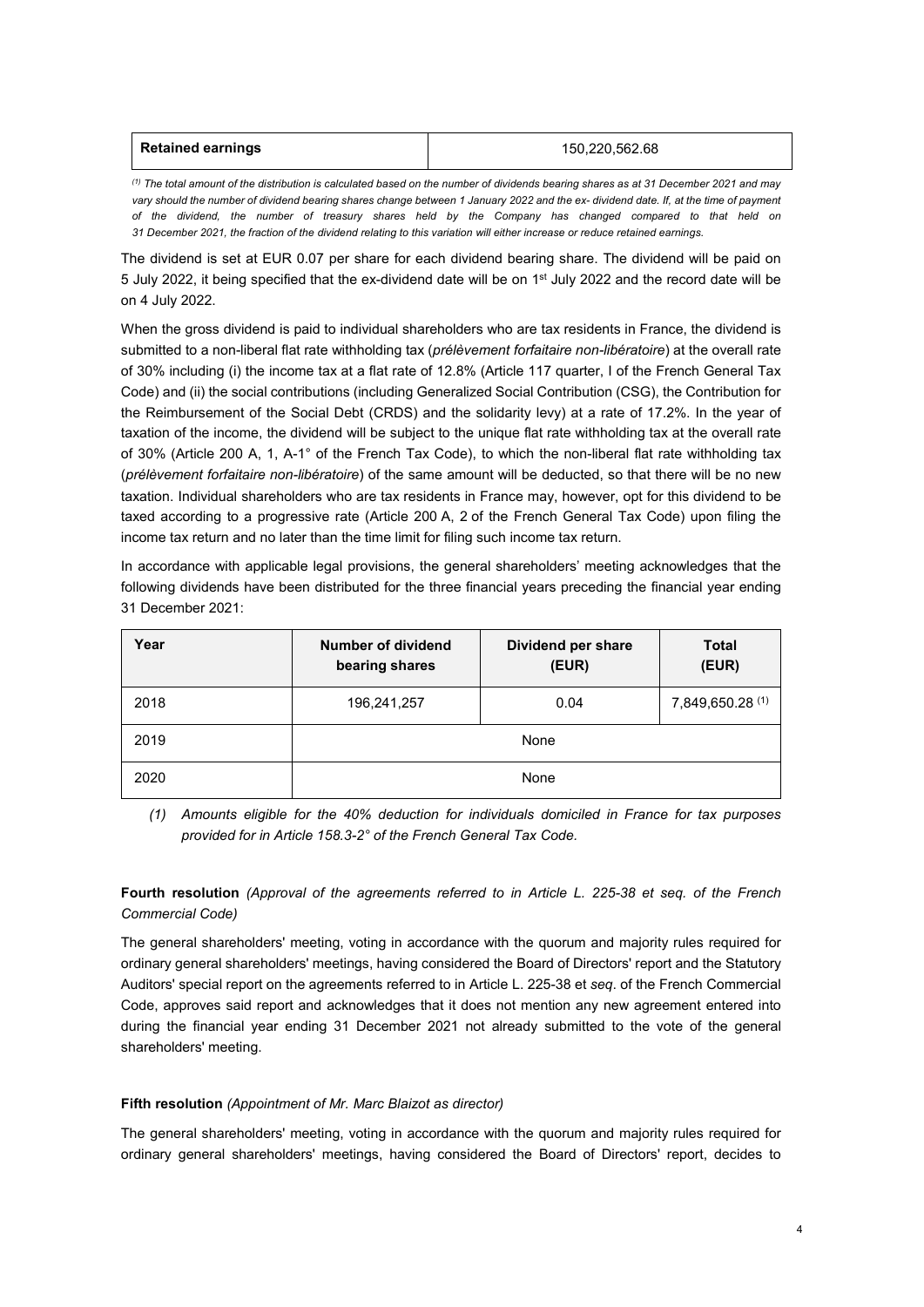appoint, with immediate effect, Mr. Marc Blaizot as director of the Company for a period of three years which will expire at the end of the general shareholders' meeting of the Company held to vote on the financial statements for the financial year ending 31 December 2024.

#### **Sixth resolution** *(Renewal of the term of office of Mr. John Anis as director)*

The general shareholders' meeting, voting in accordance with the quorum and majority rules required for ordinary general shareholders' meetings, having considered the Board of Directors' report acknowledging that the term of office of Mr. John Anis expires at the end of this general shareholders' meeting, decides to renew the term of office of Mr. John Anis as director for a period of three years which will expire at the end of the general shareholders' meeting held to vote on the financial statements for the financial year ending 31 December 2024.

#### **Seventh resolution** *(Renewal of the term of office of Mr. Harry Zen as director*)

The general shareholders' meeting, voting in accordance with the quorum and majority rules required for ordinary general shareholders' meetings, having considered the Board of Directors' report and acknowledging that the term of office of Mr. Harry Zen expires at the end of this general shareholders' meeting, decides to renew the term of office of Mr. Harry Zen as director for a period of three years which will expire at the end of the general shareholders' meeting held to vote on the financial statements for the financial year ending 31 December 2024.

# **Eighth resolution** *(Approval of the information relating to the compensation paid during or awarded in respect of the financial year ending on 31 December 2021 to the corporate officers*)

The general shareholders' meeting, voting in accordance with the quorum and majority rules required for ordinary general shareholders' meetings, pursuant to Articles L.22-10-9 et L.22-10-34, I of the French Commercial Code and having considered the Board of Directors' report on corporate governance referred to in Article L. 225-37 of the French Commercial Code, approves the information relating to the remuneration paid during or awarded in respect of the financial year ending on 31 December 2021 to the corporate officers, as presented in the aforementioned report and set out in the Company's universal registration document for the financial year ending on 31 December 2021, chapter 3 "Corporate Governance", section 3.2.3.1 "Executive corporate officers", subsection B) "Compensation components of the Chairman of the Board of Directors and of the Chief Executive Officer for the last two financial years", section "Shareholders' vote on the compensation components paid during or awarded to executive corporate officers in respect of the financial year ending on 31 December 2021" and section 3.2.3.2 "Non-executive corporate officers", "Summary table of compensation allocated to non-executive officers (AMF table n°3)".

# **Ninth resolution** (*Approval of the compensation components paid during or awarded in respect of the financial year ending on 31 December 2021 to Mr. Aussie B. Gautama, Chairman of the Board of Directors, for the period from 1rst January 2021 to 18 January 2021)*

The general shareholders' meeting, voting in accordance with the quorum and majority rules required for ordinary general shareholders' meetings, pursuant to Articles L.22-10-9 et L.22-10-34, II of the French Commercial Code and having considered the Board of Directors' report on corporate governance referred to in Article L. 225-37 of the French Commercial Code, approves the fixed, variable and exceptional items composing the total compensation and benefits of any kind paid during or awarded in respect of the financial year ending on 31 December 2021 to Mr. Aussie B. Gautama, Chairman of the Board of Directors for the period from 1rst January 2021 to 18 January 2021, as presented in the aforementioned report and included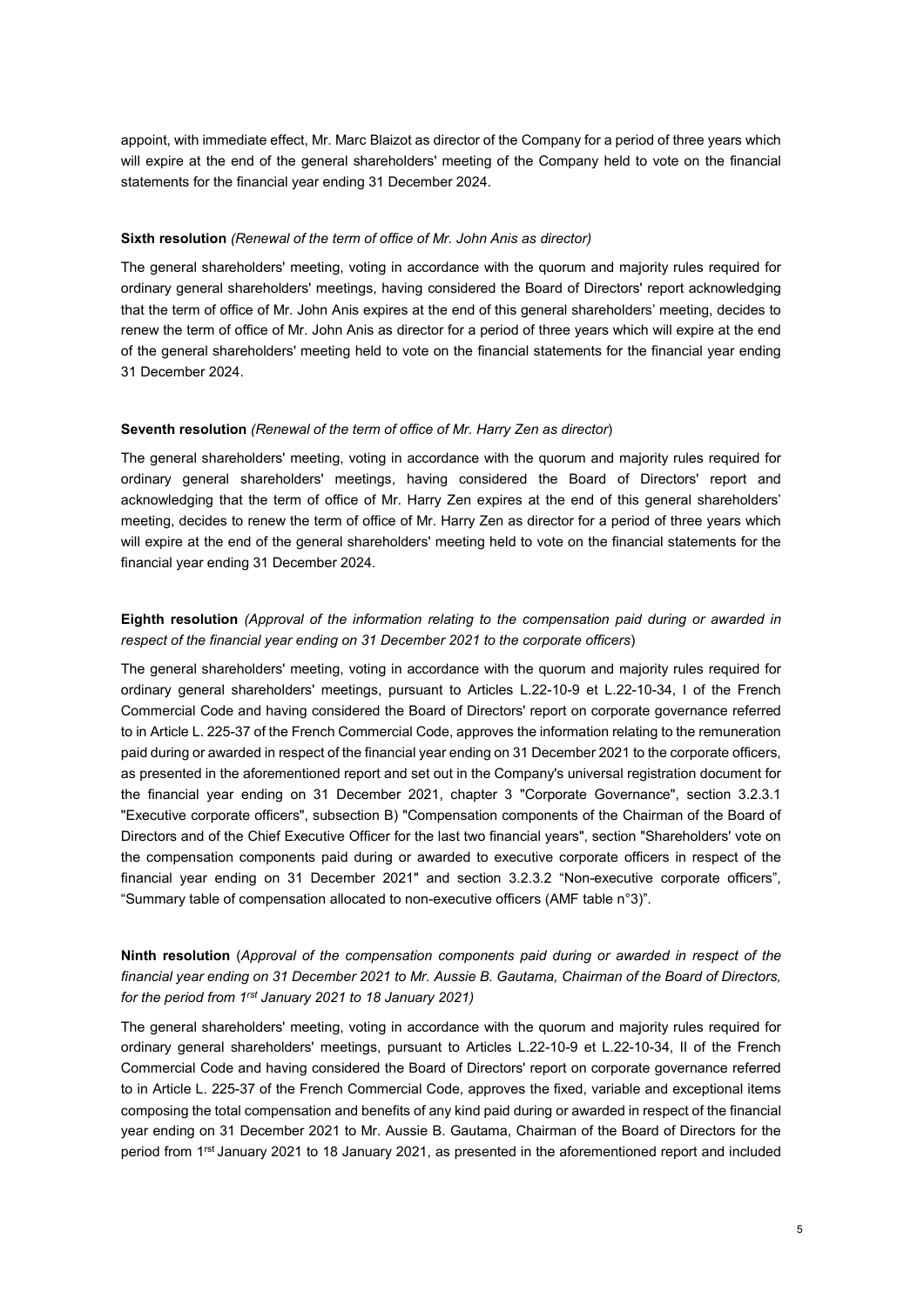in the Company's universal registration document for the financial year ending on 31 December 2021, chapter 3 "Corporate Governance", section 3.2.3.1 "Executive corporate officers", subsection B) "Compensation components of the Chairman of the Board of Directors and of the Chief Executive Officer for the last two financial years", section "Shareholders' vote on the compensation components paid or awarded to executive corporate officers in respect of the financial year ending on 31 December 2021", subsection "Mr. Aussie B. Gautama".

# **Tenth resolution** (*Approval of the compensation components paid during or awarded in respect of the financial year ending on 31 December 2021 to Mr. John Anis, Chairman of the Board of Directors, for the period from 19 January 2021 to 31 December 2021)*

The general shareholders' meeting, voting in accordance with the quorum and majority rules required for ordinary general shareholders' meetings, pursuant to Articles L.22-10-9 et L.22-10-34, II of the French Commercial Code and having considered the Board of Directors' report on corporate governance referred to in Article L. 225-37 of the French Commercial Code, approves the fixed, variable and exceptional items composing the total compensation and benefits of any kind paid during or awarded in respect of the financial year ending on 31 December 2021 to Mr. John Anis, Chairman of the Board of Directors for the period from 19 January 2021 to 31 December 2021, as presented in the aforementioned report and included in the Company's universal registration document for the financial year ending on 31 December 2021, chapter 3 "Corporate Governance", section 3.2.3.1 "Executive corporate officers", subsection B) "Compensation components of the Chairman of the Board of Directors and of the Chief Executive Officer for the last two financial years", section "Shareholders' vote on the compensation components paid or awarded to executive corporate officers for the financial year ending on 31 December 2021", subsection "Mr. John Anis".

## **Eleventh resolution** *(Approval of the compensation components paid during or awarded in respect of the financial year ending on 31 December 2021 to Mr. Olivier de Langavant, Chief Executive Officer*)

The general shareholders' meeting, voting in accordance with the quorum and majority rules required for ordinary general shareholders' meetings, pursuant to Articles L.22-10-9 et L.22-10-34, II of the French Commercial Code and having considered the Board of Directors' report on corporate governance referred to in Article L. 225-37 of the French Commercial Code, approves the fixed, variable and exceptional items composing the total compensation and benefits of any kind paid during or awarded in respect of the financial year ending on 31 December 2021 to Mr. Olivier de Langavant, Chief Executive Officer, as presented in the aforementioned report and included in the Company's universal registration document for the financial year ending on 31 December 2021, chapter 3 "Corporate Governance", section 3.2.3.1 "Executive corporate officers", subsection B) "Compensation components of the Chairman of the Board of Directors and of the Chief Executive Officer for the last two financial years", section "Shareholders' vote on the compensation components paid or awarded to executive corporate officers for the financial year ending on 31 December 2021", subsection "Mr. Olivier de Langavant".

### **Twelfth resolution** *(Approval of the compensation policy of the directors*)

The general shareholders' meeting, voting in accordance with the quorum and majority rules required for ordinary general shareholders' meetings, pursuant to Article L. 22-10-8 of the French Commercial Code and having considered the Board of Directors' report on corporate governance referred to in Article L. 225-37 of the French Commercial Code, approves the compensation policy of the directors as presented in the aforementioned report and included in the Company's universal registration document for the financial year ending on 31 December 2021, chapter 3 "Corporate Governance", section 3.2.3.2 "Non-executive corporate officers", subsection A) "Remuneration policy of the Directors for the financial year 2022".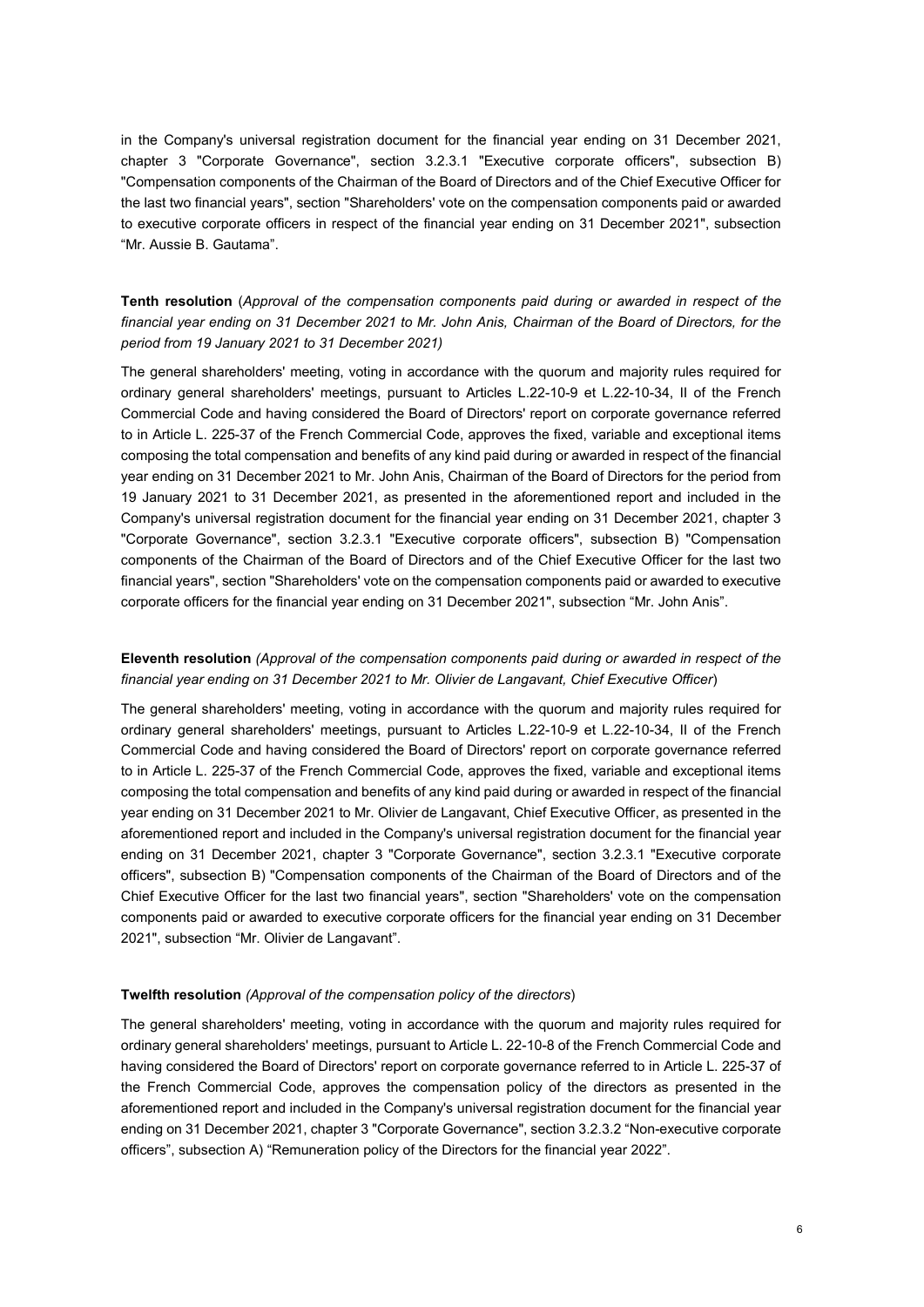#### **Thirteenth resolution** (*Approval of the compensation policy of the Chairman of the Board of Directors*)

The general shareholders' meeting, voting in accordance with the quorum and majority rules required for ordinary general shareholders' meetings, pursuant to Article L. 22-10-8 of the French Commercial Code and having considered the Board of Directors' report on corporate governance referred to in Article L.225-37 of the French Commercial Code, approves the principles and criteria for determining, distributing and allocating the fixed, variable and exceptional items composing the total compensation and benefits of any kind, attributable to the Chairman of the Board of Directors, as presented in the aforementioned report and included in the Company's universal registration document for the financial year ending on 31 December 2021, chapter 3 "Corporate Governance", section 3.2.3.1 "Executive corporate officers", subsection C) "Principles and criteria for determining, distributing and allocating the fixed, variable and exceptional components of the total remuneration and benefits of all kinds to be attributed to the Chairman of the Board of Directors and the Chief Executive Officer in respect of the 2022 financial year", section "Compensation policy of the Chairman of the Board of Directors, non-executive corporate officer for the financial year 2022".

### **Fourteenth resolution** (*Approval of the compensation policy of the Chief Executive Officer*)

The general shareholders' meeting, voting in accordance with the quorum and majority rules required for ordinary general shareholders' meetings, pursuant to Article L. 22-10-8 of the French Commercial Code and having considered the Board of Directors' report on corporate governance, approves the principles and criteria for determining, distributing and allocating the fixed, variable and exceptional items composing the total compensation and benefits of any kind, attributable to the Chief Executive Officer, as presented in the aforementioned report and included in the Company's universal registration document for the financial year ending on 31 December 2021, chapter 3 "Corporate Governance", section 3.2.3.1 "Executive corporate officers", subsection C) "Principles and criteria for determining, distributing and allocating the fixed, variable and exceptional components of total remuneration and benefits of all kinds to be attributed to the Chairman of the Board of Directors and the Chief Executive Officer in respect of the 2022 financial year", section "Compensation policy of the Chief Executive Officer, executive corporate officer for the financial year 2022".

#### **Fifteenth resolution** *(Authorisation to the Board of Directors to trade in the shares of the Company)*

The general shareholders' meeting, voting in accordance with the quorum and majority rules required for ordinary general shareholders' meetings, having considered the Board of Directors' report:

1. authorises, pursuant to the terms and conditions set out by the law and in particular those of Articles L. 22-10-62 and L.225-210 *et seq.* of the French Commercial Code, the European Parliament and Council Regulation n°596/2014 dated 16 April 2014, the Commission Regulation n°2016/1052 dated 8 March 2016 and the General Regulation of the French Financial Markets Authority (*Autorité des marchés financiers*), as well as any other legislative and statutory provisions that may become applicable, the Board of Directors to purchase or have purchased, to retain or to transfer (including selling, delivering or exchanging), on one or more occasions, shares of the Company, up to the limit of a number of shares representing 10% of the share capital, at any time, whereby this percentage applies to a capital figure adjusted according to the transactions impacting it subsequent to this general shareholders' meeting (on the understanding that if shares are bought back in order to stimulate the market in connection with a liquidity agreement under the conditions set out below, the number of shares taken into account when determining this 10% limit corresponds to the number of shares purchased, minus the number of shares sold during the period of this authorisation) or 5% in the case where shares are acquired to be retained and subsequently delivered for payment or exchange in connection with mergers, demergers, contributions or external growth operations;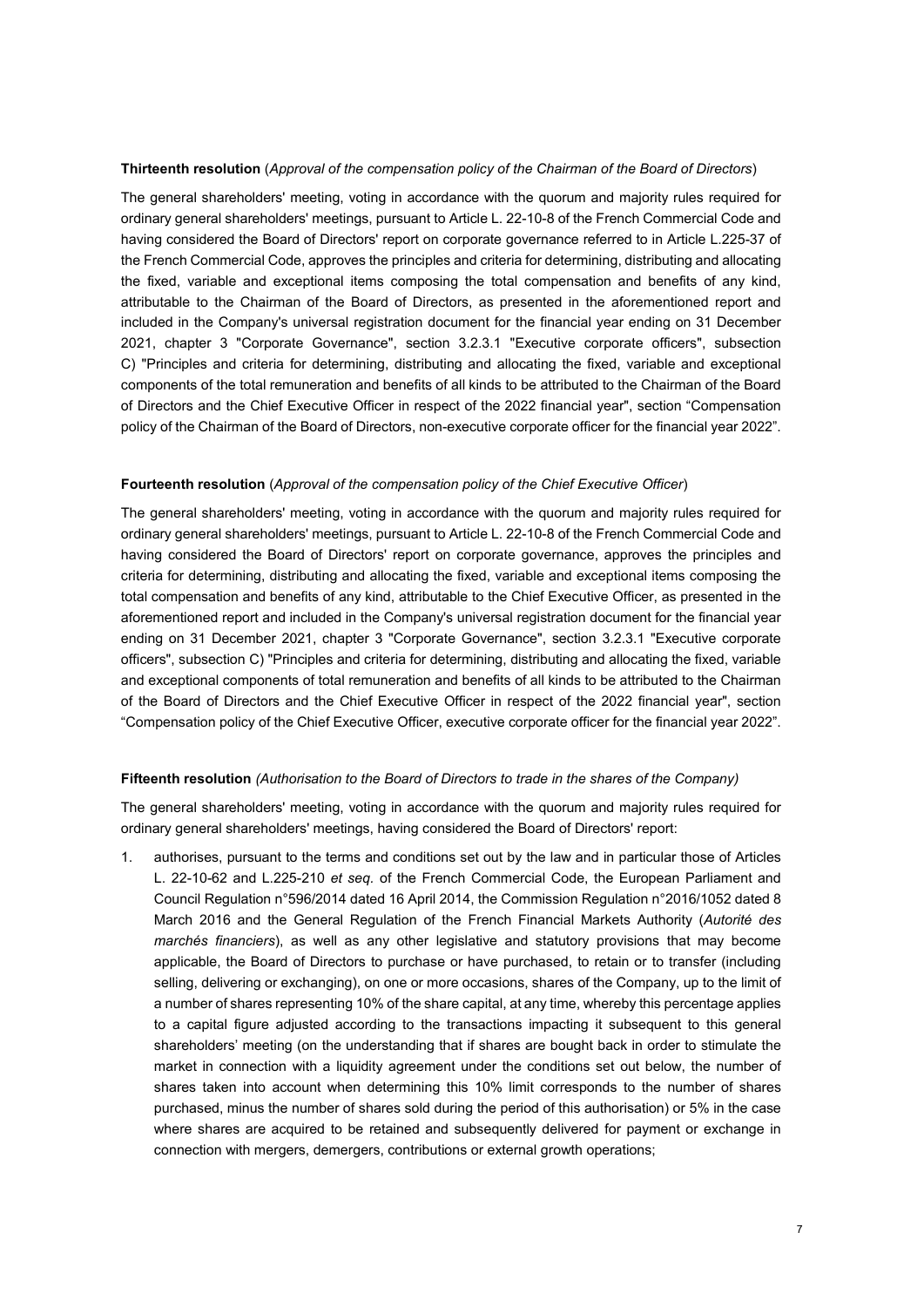## 2. decides that:

- the maximum purchase price shall not exceed EUR 5 per share (excluding acquisition costs), it being specified that in the event of transactions affecting the share capital or the equity, in particular by incorporation of reserves followed by the allocation of free shares and/or division or regrouping of shares, such price shall be adjusted accordingly by the Board of Directors;
- the maximum amount of funds that the Company may allocate to this buyback programme amounts to EUR 100,630,785 (excluding acquisition costs), which corresponds, for information purposes, as of 31 December 2021, to 20,126,157 shares based on a maximum unit price of EUR 5 (excluding acquisition costs);
- acquisitions made by the Company pursuant to this authorisation may under no circumstances lead it to hold, directly or indirectly, at any time, more than 10% of the shares making up the share capital on any given date;
- delegates to the Board of Directors, with the option of sub-delegation under the conditions provided for by law, in the event of a change in the par value of the share, a capital increase by incorporation of reserves, a free allocation of shares, a division or regrouping of shares, a distribution of reserves or of any other assets, a redemption of capital, or any other transaction affecting shareholders' equity, the power to adjust the aforementioned maximum purchase price in order to take into account the impact of these transactions on the value of the share;
- the acquisition, transfer, sale, delivery or exchange of these shares may be carried out by any authorised means or means that may become authorised by applicable laws and/or regulations on the date of the transactions question, in particular on regulated markets, multilateral trading facilities (MTF) or via a systematic or over-the-counter internaliser, including by acquisition or sale of blocks, by public tender offer or public exchange offer, the use of optional mechanisms or by the use of any financial instrument (including derivatives), in all cases, either directly or indirectly, including through an investment services provider, in accordance with the applicable laws and/or regulations on the date of the transactions in question;
- 3. decides that the buyback by the Company of its own shares shall have the following purposes:
	- to honour obligations relating to stock option plans, free allocations of shares or other allocations or sales of shares, including under an employee share ownership or savings plan (or similar), to employees and/or corporate officers of the Company and companies or economic interest groups related to it in accordance with the applicable legal and regulatory provisions, or as part of the company's expansion-related profit sharing plan;
	- to honour obligations related to securities granting access by any means, immediately and/or in future, to shares of the Company (including the performance of hedging transactions in respect of the Company's obligations related to these securities);
	- to stimulate the market of the Company's shares under a liquidity contract which complies with the market practice accepted by the French Financial Markets Authority (*Autorité des marchés financiers*);
	- to retain shares for subsequent delivery as an exchange or as a payment as part of a merger, demerger, contribution or external growth transaction;
	- to cancel all or part of the shares bought back in this way;
- 4. specifies that this programme also intends to implement any authorised market practice or any market practice that may become authorised by the market authorities, and more generally, the completion of any other transaction or purpose compliant with applicable laws and/or regulations or with those that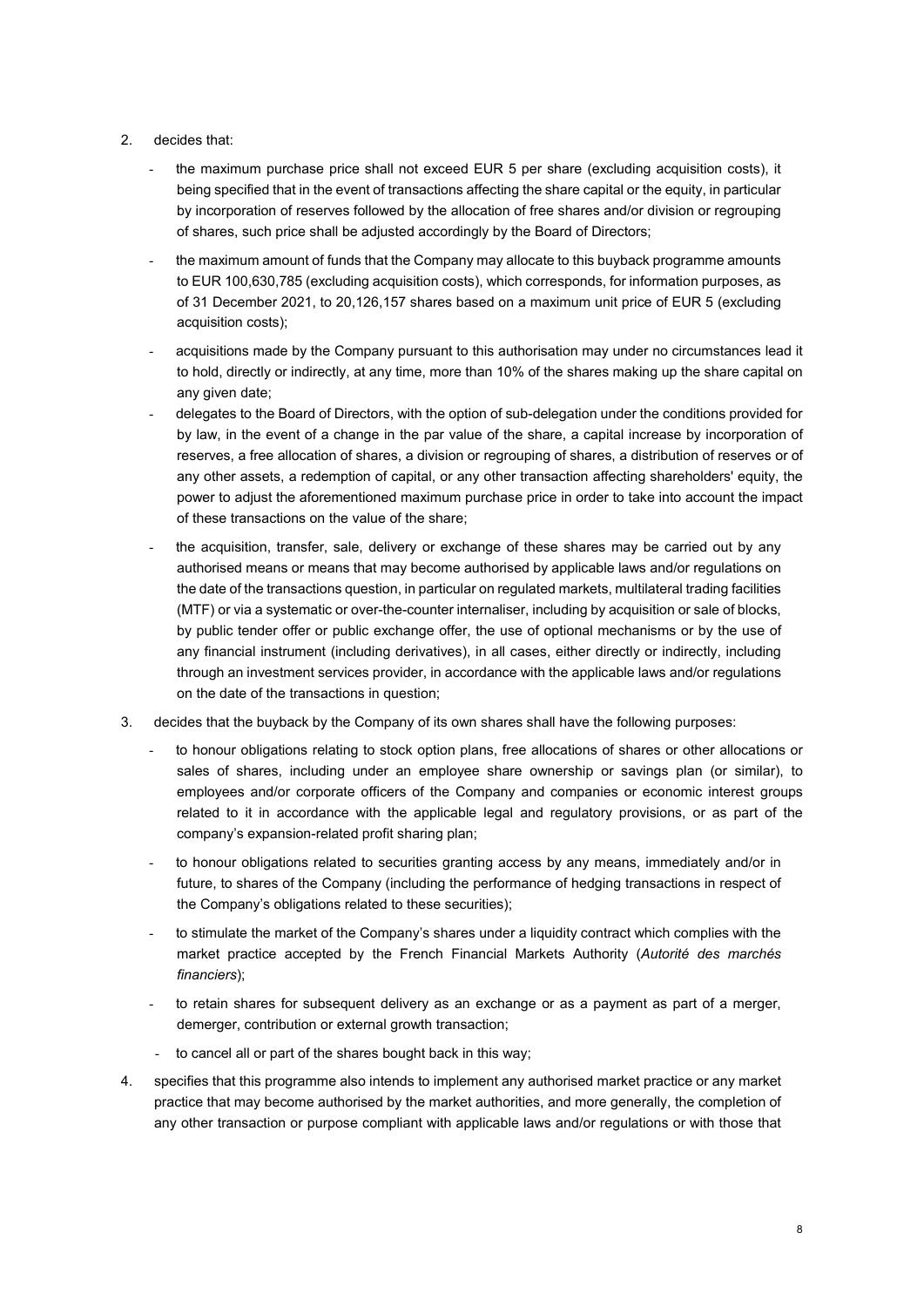may become applicable. In this scenario, the Company would inform its shareholders by way of a press release;

- 5. grants the Board of Directors all powers to decide on and implement this authorisation, to determine the terms thereof, to place all stock market orders, conclude all agreements, draft all documents for information or otherwise, carry out all formalities, including assigning or reassigning the shares acquired for the various purposes carried out, fix the conditions and the terms pursuant to which, if applicable, the rights of the holders of securities, free shares or options, will be preserved in accordance with in accordance with applicable laws and regulations or applicable contractual provisions, to make the appropriate declarations to all bodies and, in general, to do all that is necessary for the implementation of this authorisation;
- 6. decides that this authorisation granted to the Board of Directors may be used at any time. However, the Board of Directors may not, without the prior authorisation of the general shareholders' meeting, make use of this delegation as from the date on which a third party files a public tender offer for the Company's securities, until the end of the offer period;
- 7. authorises the Board of Directors, within the limits previously set by it, to sub-delegate the powers granted to it under this authorisation, in accordance with applicable laws and regulations;
- 8. sets the validity period of this authorisation at 18 months as from the date of this general shareholders' meeting and acknowledges that, as of the same date, for the unused portion as at the date of this general shareholders' meeting, this authorisation takes precedence over the authorisation given by the general shareholders' meeting dated 18 May 2021 pursuant to its sixteenth resolution.

### **II. Resolution to be submitted to the Extraordinary General Shareholders' meeting:**

**Sixteenth** *(Authorization to be given to the Board of Directors for the purpose of granting free existing shares or free shares to be issued in favour of the employees and/or the corporate officers of the Company and its subsidiaries, entailing that shareholders waive their preferential subscription rights by operation of law)*

The general shareholders' meeting, voting in accordance with the quorum and majority rules required for extraordinary shareholders' meetings, having considered the Board of Directors' and the Statutory Auditors' reports, and acting in accordance with the laws and regulations in force and in particular those of Articles L. 225-197-1 *et seq.* and L. 22-10-59 and L. 22-10-60 of the French Commercial Code:

- 1. authorises the Board of Directors, on one or more occasions and under the conditions it determines, within the limits set out in this authorisation, to grant free shares of the Company existing or to be issued, in favour of members of staff or certain categories thereof which it will determine, and of the eligible executive corporate officers of the Company or the companies or groups related thereto within the meaning of Article L. 225-197-2 of the French Commercial Code;
- 2. decides that the total number of free shares granted pursuant this authorisation may not represent more than 3% of the share capital of the Company on the date of the granting decision made by the Board of Directors, on the understanding that (i) this ceiling is set autonomously, separately and independently of the ceilings set in the resolutions adopted by the general shareholders' meeting on 18 May 2021 that are still in force as of today and (ii) to this ceiling will be added the nominal amount of the Company's shares to be issued, as the case may be, for adjustments made in accordance with legal and regulatory provisions and, if any, applicable contractual provisions, to preserve the rights of holders of securities granting access to the Company's share capital or other rights granting access to the Company's share capital. Furthermore, the shares granted pursuant to this authorisation may, under the conditions provided for by the applicable laws, be allocated in favour of the executive corporate officers of the Company if this is done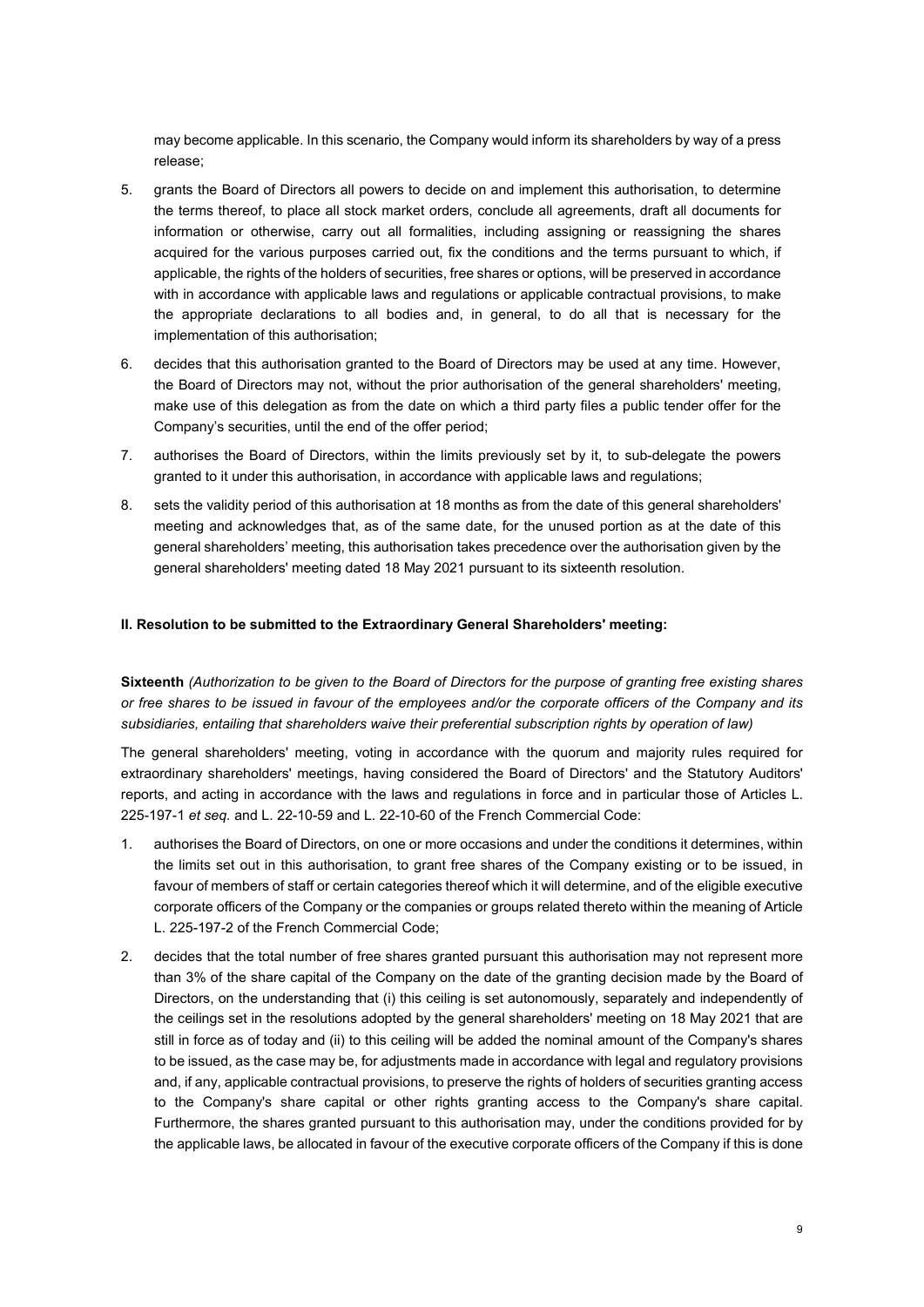subject to performance conditions, and if said allocations do not exceed 0.90% of the share capital of the Company on the date of the granting decision made by the Board of Directors (subject to any adjustments set out above), it being specified that this sub-ceiling of 0.90% of the share capital of the Company will be deducted from the above-mentioned overall ceiling of 3% of the share capital of the Company;

- 3. decides that the allocation of these shares to their beneficiaries will become final after a minimum vesting period of one (1) year, on the understanding that the minimum retention period may not be less than one (1) year as of the final allocation of such shares. However, the general shareholders' meeting authorises the Board of Directors, insofar as the allocation vesting period is at least of two (2) years, not to impose a retention period for the shares in question. In any event, it is recalled that the Board of Directors may provide vesting and retention periods that are longer than the minimum periods set out above. In addition, the allocation will be final in advance, and that the shares may be freely sold in the event of the death of the beneficiary or disability corresponding in France to the classification in the second or third of the categories scheduled in Article L. 341-4 of the French Social Security Code, and under the conditions set out by the Board of Directors, the allocation may become final by anticipation and that the shares may be transferred without restriction in the event of a retirement at the legal retirement age;
- 4. in the event of the allocation of free shares to be issued, authorises the Board of Directors to carry out one or more share capital increases by incorporation of reserves, profits, premiums or other amounts whose capitalisation is permitted in favour of the beneficiaries of said shares, with this authorisation automatically implying a corresponding waiver by the shareholders, of their preferential subscription rights to aforementioned shares and to the portion of reserves, profits and premiums or other sums whose capitalisation is permitted, then incorporated;
- 5. decides that existing shares that may be granted pursuant to this authorisation must be acquired by the Company pursuant to Article L. 22-10-61 of the French Commercial Code and/or as part of a share buyback program implemented under the conditions set out in Article L. 22-10-62 of the French Commercial Code;
- 6. grants full powers to the Board of Directors, within the limits set out above, to implement this authorisation under the conditions set out by law, and in particular to:
	- determine the identity of the beneficiaries, the number of shares allocated to each of them, the methods of allocating the shares, and in particular the vesting and retention periods of the free shares then allocated;
	- fix, within the conditions and limits provided for by the legislative provisions, the dates on which the allocations of free shares will be made;
	- fix, if appropriate, the criteria for the final allocation of the shares, particularly the conditions of presence and/or performance criteria;
	- make the approvals, with respect to the corporate officers, in accordance with the last paragraph of II of Article L. 225-197-1 and L. 22-10-59 of the French Commercial Code;
	- set the dividend date for new shares issued pursuant this authorisation;
	- provide for the option of temporarily suspending allocation rights;
	- acknowledges the final grant dates and the dates from which the shares may be freely sold, taking into account legal restrictions;
	- determine the conditions under which the number of shares granted will be adjusted to preserve the rights of the beneficiaries in the event of any financial transactions involving the Company, and make such adjustments, it being specified that the shares granted pursuant to these adjustments will be deemed to be granted on the same day as those shares initially granted;
	- determine whether the free shares are existing shares or future shares to be issued and, in the event that new shares are issued, increase the share capital by incorporation of reserves, profits,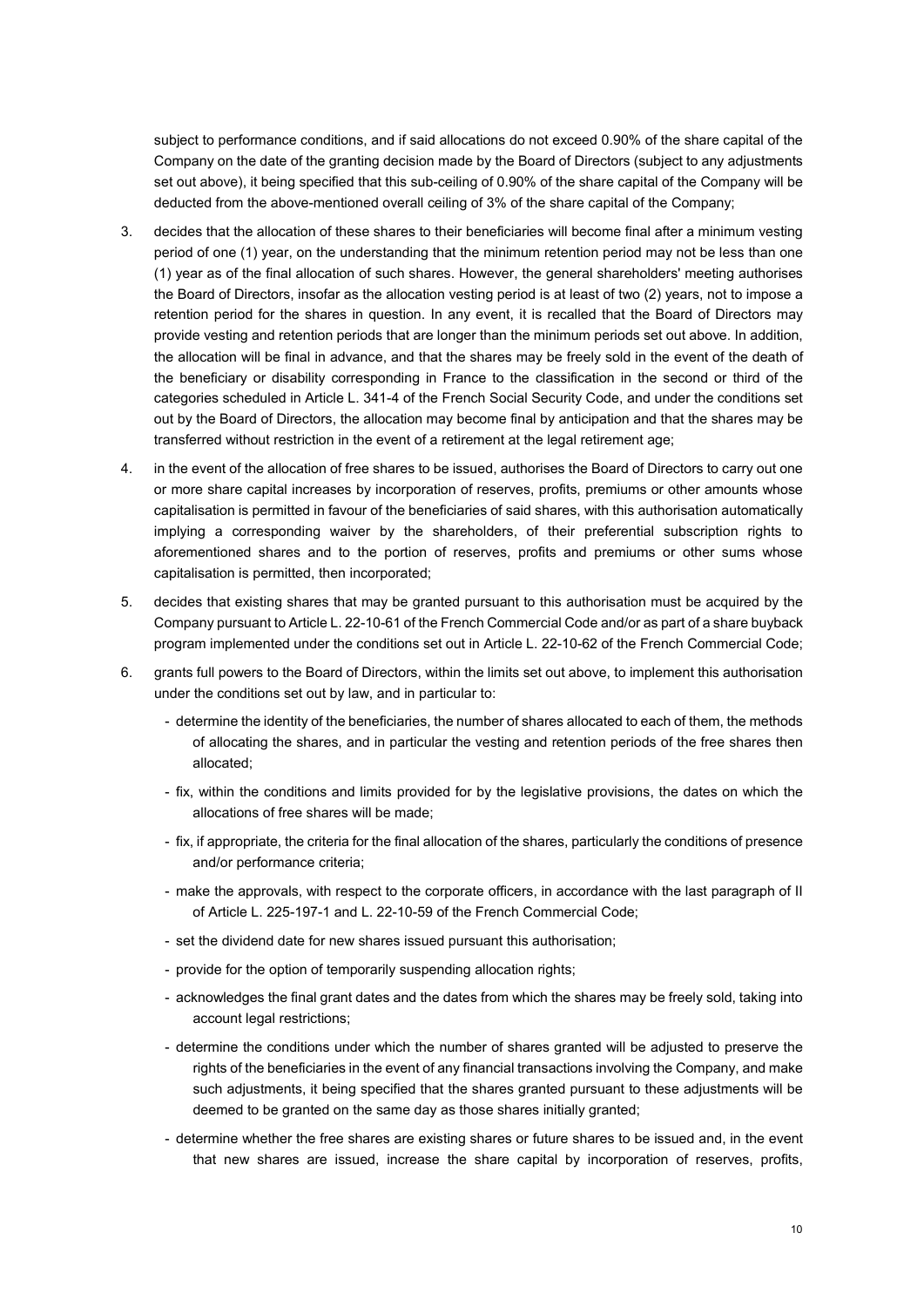premiums or other amounts whose capitalisation is permitted, determine the nature and amounts of the sums to be incorporated into the share capital for the purpose of releasing said shares, acknowledge the completion of the share capital increase(s), amends the articles of association accordingly;

- more generally, take all steps to ensure the listing of new shares, conclude all agreements, draft all documents, undertake all formalities and make all declarations with the appropriate bodies and do all that is otherwise necessary;
- 7. decides that the Board of Directors, within the limits previously set by it, may sub-delegate the powers granted to it under this authorisation, in accordance with the applicable laws and regulations;
- 8. decides that each year, the Board of Directors will notify the general shareholders' meeting of the allocations made in connection with this authorisation in accordance with Article L. 225-197-4 of the French Commercial Code;
- 9. sets the validity period of this authorisation at 38 months from the date of this general shareholders' meeting and acknowledges that as of the same date, for the unused portion at the date of this general shareholders' meeting, this authorisation takes precedence over the authorisation given by the general shareholders' meeting dated 18 May 2021 pursuant to its twenty-fifth resolution.

## **III. Resolution to be submitted to the Ordinary General Shareholders' meeting:**

### **Seventeenth resolution** *(Powers to carry out legal formalities)*

The general shareholders' meeting, voting in accordance with the quorum and majority rules required for ordinary shareholders' meetings, gives full powers to the bearer of an original, a copy or an excerpt of the minutes of this general shareholders' meeting to carry out all the publicity, filing and other formalities that must be performed.

 $\_$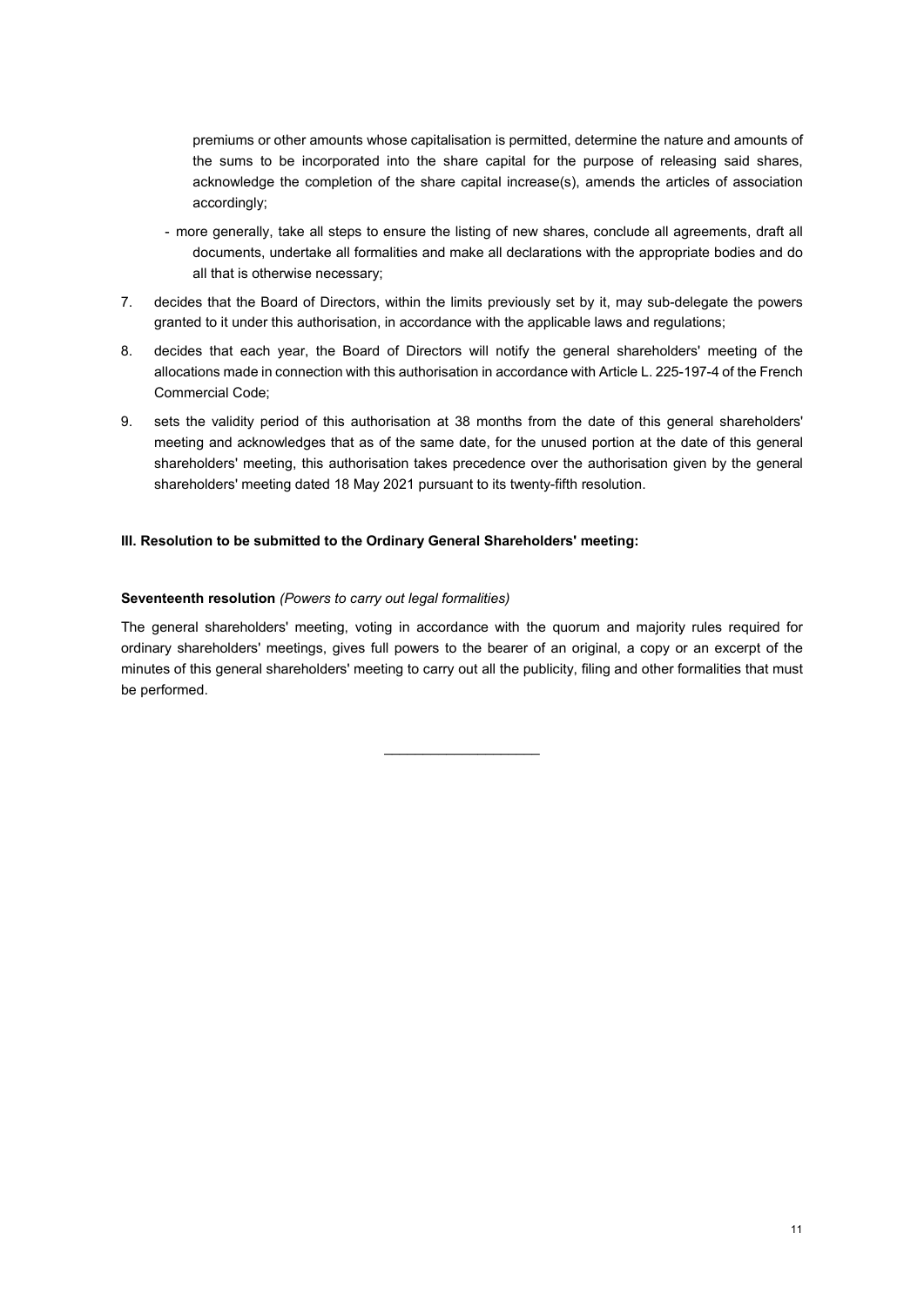A. Formalities required prior to participating in the General Shareholders' Meeting – Shareholders may participate in the General Shareholders' Meeting regardless of the number of shares they own or the form in which they are held (registered or bearer shares).

Shareholders are entitled to participate in the General Shareholders' Meeting if the shares are registered in their name in a registered share account, or in the name of the authorised intermediary acting on their behalf pursuant to paragraph 7 of Article L. 228-1 of the French Commercial Code, no later than two business days prior to the General Shareholders' Meeting, i.e., by 00:00, Paris time, on **Friday 13 May 2022**, either in the registered share accounts kept for the Company by its agent CACEIS Corporate Trust or in the bearer share accounts kept by the authorised intermediary bank or broker.

Proof of registration of shares in the bearer shares accounts kept by the authorised intermediary must be provided in the form of a certificate of ownership issued by that intermediary – an electronic certificate is acceptable – and attached to the postal or proxy voting form or to the admission card request issued in the shareholder's name or on behalf of the shareholder represented by the registered intermediary, in accordance with article R. 22-10-28 of the Commercial Code.

A shareholder's certificate of ownership will be issued two business days prior the General Shareholders' Meeting for shareholders who wish to attend the General Shareholders' Meeting in person if they have not received their admission card at least two business days prior to the General Shareholders' Meeting, i.e., by 00:00, Paris time, on **Friday 13 May 2022** at the latest.

### **B. Ways of participating in the General Shareholders' Meeting**

Shareholders can choose one of four ways to participate in the General Shareholders' Meeting:

- 1) attending in person;
- 2) voting online by logging in to the secure voting platform VOTACCESS before the General Shareholders' Meeting;
- 3) voting by post; or
- 4) voting by appointing the Chairman of the General Shareholders' Meeting or a third party as proxy.

For proxy voting forms of shareholders that do not name a proxy, the Chairman of the General Shareholders' Meeting shall vote in favour of proposed resolutions submitted or approved by the Board of Directors and against any other proposed resolutions. To vote otherwise, shareholders must select a proxy who agrees to vote according to the shareholder's instructions.

Once shareholders have requested an admission card or certificate of ownership to attend the General Shareholders' Meeting, have sent a proxy form or their votes by post, they are no longer able to choose another mode of meeting participation.

### **1) Shareholders who will attend the General Shareholders' Meeting in person**

Shareholders who wish to attend the General Shareholders' Meeting in person may request an admission card as follows:

**Requesting an admission card by post**. — For a paper admission card, shareholders must:

— **For holders of registered shares**: registered shareholders automatically receive a voting form along with the notice of meeting. The form must be filled out to specify that the shareholder intends to participate in person and requests an admission card, then signed and returned using the prepaid envelope provided with the notice of meeting or the shareholder may also go directly to the special reception desk on the date of the General Shareholders' Meeting with proof of identity;

— **For holders of bearer shares**: shareholders must ask their authorised intermediary managing the securities account to provide them with an admission card. The request must be sent early enough to reach CACEIS Corporate Trust no later than Friday 13 May 2022.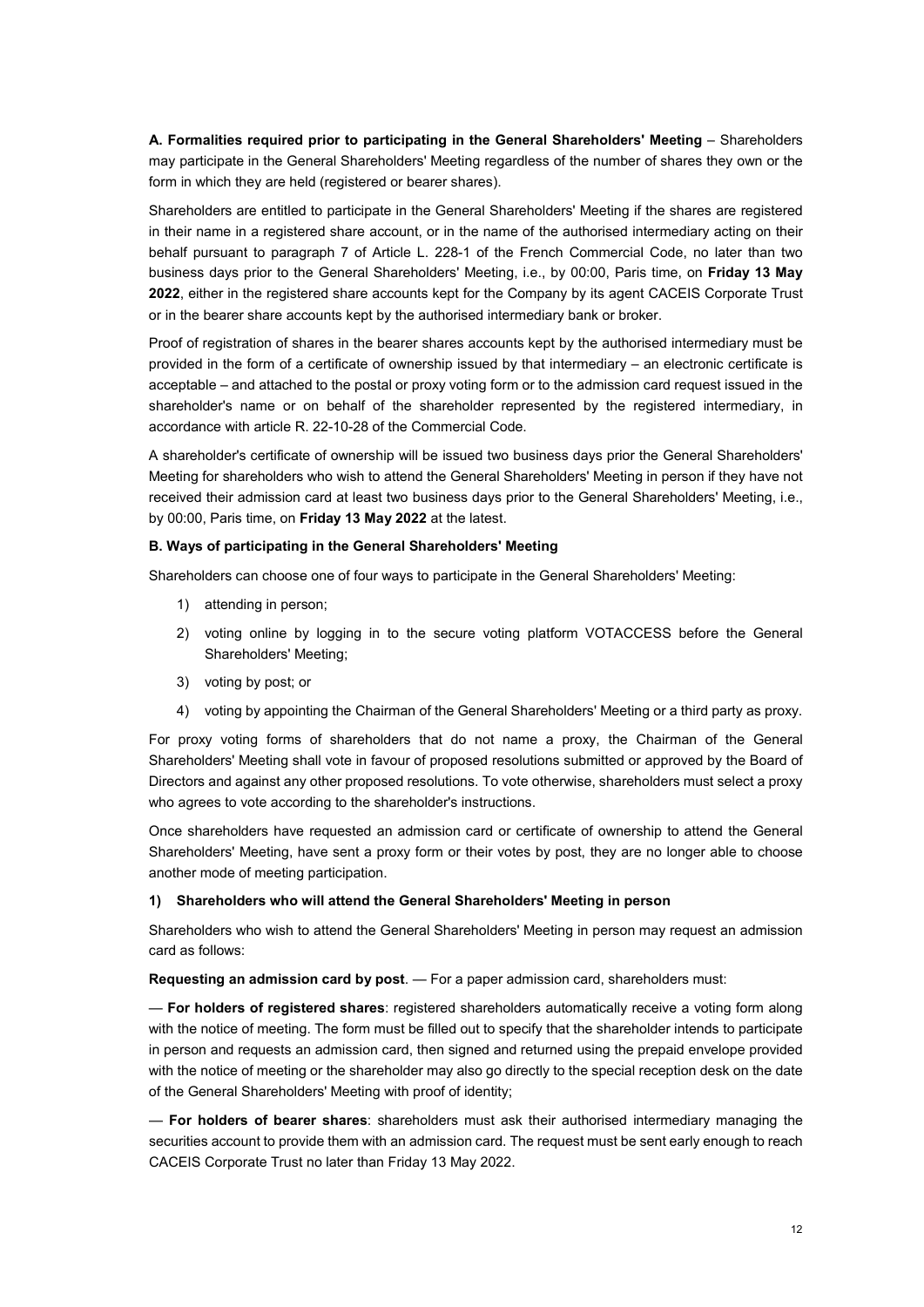**Requesting an admission card online**. — Shareholders may request an admission card before the General Shareholders' Meeting via the VOTACCESS platform dedicated to the General Shareholders' Meeting as described below:

— **For holders of shares in registered form (pure or administered):** holders of registered shares must log in to the Olis Actionnaires platform [\(www.nomi.olisnet.com\)](http://www.nomi.olisnet.com/) by using the ID number displayed at the top right of their voting form. Holders of administered registered shares who are either new shareholders or who have not previously logged in to the website must log in to the same website above and generate a request for an ID number from the CACEIS "Investor Relations" department. They will then receive a letter containing the necessary credentials to connect to the website. Holders of pure registered shares must log in using their usual access codes.

Once logged in to the website, holders of (pure or administered) registered shares should follow the instructions on the screen to access the VOTACCESS website and request an admission card online.

— **For holders of bearer shares**: holders of bearer shares must check with their account-holding institution as to whether or not the institution has access to the VOTACCESS website and if so, whether that access is subject to any special terms of use. Only holders of bearer shares whose account-holding institution has subscribed to the VOTACCESS website will be able to request an admission card online. If the shareholder's account-holding institution uses the VOTACCESS platform, the shareholder must log in to their account-holding institution's web portal using their usual access codes. They must then click on the icon that appears on the line corresponding to their shares in Etablissements Maurel & Prom and follow the screen instructions to access the VOTACCESS website and request an admission card online.

The admission card will be available in accordance with the procedure indicated on the screen. If shareholders have not chosen to receive the card by post, they are responsible for printing the card and presenting it at the entrance.

### **2) Electronic voting (***VOTACCESS***)**

— **For holders of shares in registered form (pure or administered)**: holders of registered shares should log in to the Olis Actionnaires platform [\(www.nomi.olisnet.com\)](http://www.nomi.olisnet.com/) using the ID number displayed at the top right of the voting form.

Holders of administered registered shares who are either new shareholders or have not previously logged in must log on to the same website mentioned above and generate a request for an ID number from the CACEIS "Investor Relations" department. They will then receive a letter containing the necessary credentials to log in and vote at the General Shareholders' Meeting.

Holders of shares in pure registered form should log in using their usual access codes.

Once logged in, holders of shares in registered form (pure or administered) should follow the screen instructions to access the VOTACCESS website and cast their vote or appoint the Chairman or a third party as proxy.

— **Holders of shares in bearer form** must check with their account-holding institution as to whether or not the institution has access to the VOTACCESS website and, if so, whether that access is subject to specific terms of use. Only holders of bearer shares whose account-holding institution has subscribed to the VOTACCESS website will be able to vote electronically. If the shareholder's account-holding institution uses the VOTACCESS platform, the shareholder must log in to their account-holding institution's web portal using their usual access codes. They must then click on the icon that appears on the line corresponding to their shares in the Company and follow the screen instructions to access the VOTACCESS site and cast their vote or appoint the Chairman or a third party as proxy.

The secure VOTACCESS platform for voting prior to the General Shareholders' Meeting will be open from **Friday, 29 April 2022** at 3 p.m., Paris time.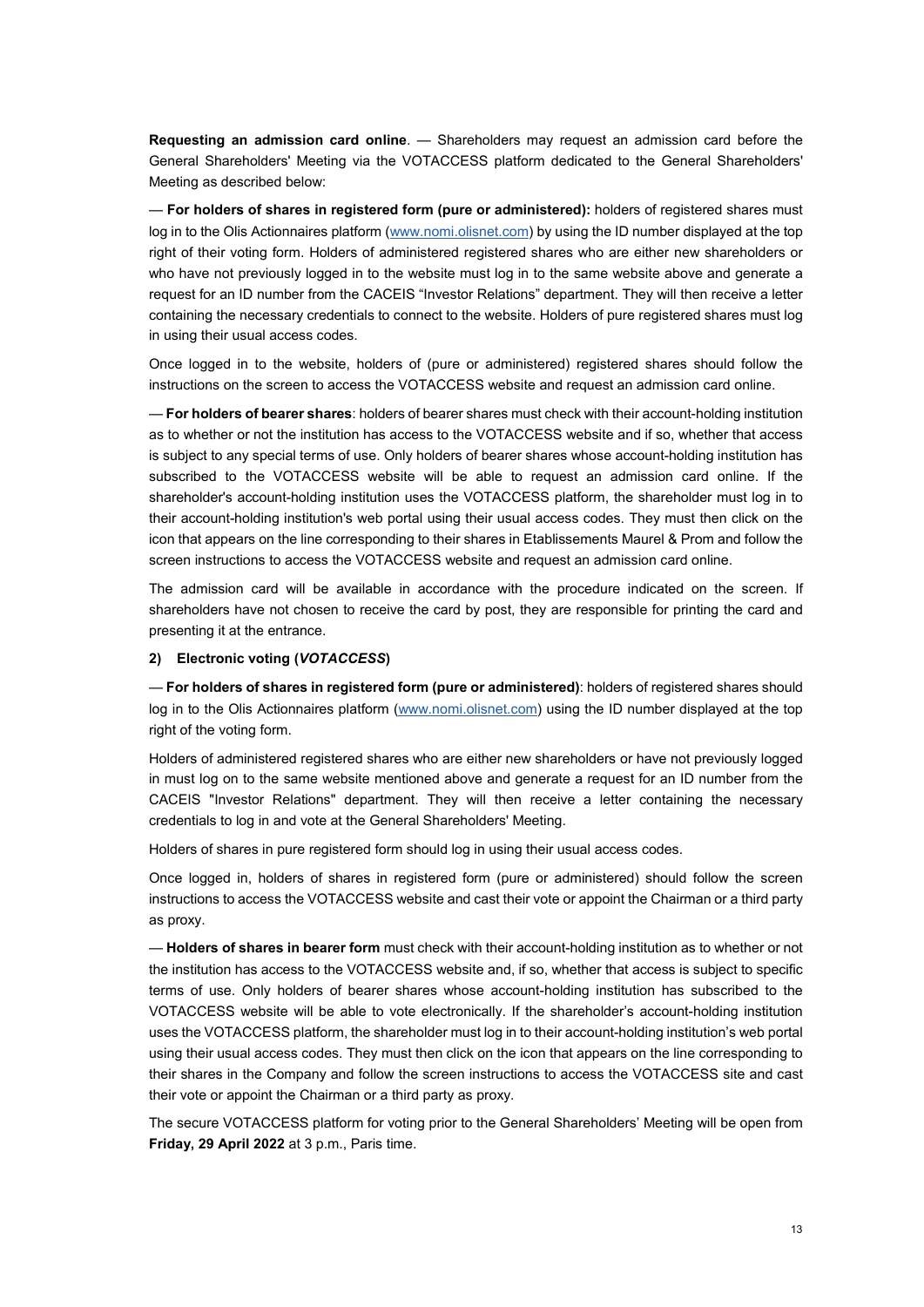The opportunity to cast a vote or appoint the Chairman of the General Shareholders' Meeting as proxy electronically will end the day before the General Shareholders' Meeting, i.e. **Monday, 16 May 2022**, at 3 p.m., Paris time.

Shareholders are nevertheless advised not to wait until the last day to log in to the website in case there are any delays in receiving their log-in information.

**3) Shareholder or proxy voting by mail**: Shareholders who wish to vote on paper by post, either themselves or through a proxy, must:

— **For holders of registered shares (pure or administered):** return the postal or proxy voting form – the form will be automatically sent to them together with the notice of meeting by post – using the prepaid reply envelope included with the notice of meeting to CACEIS Corporate Trust, Service Assemblées Générales, 14, rue Rouget-de-Lisle, 92862 Issy-les-Moulineaux Cedex 9.

— **For holders of bearer shares**: request the form from the authorised intermediary managing their securities account, as from the date of notice of the General Shareholders' Meeting. To be taken into account, requests must have been received by the authorised intermediary no later than six days prior to the date of the General Shareholders' Meeting, i.e. by **Wednesday, 11 May 2022**. Once filled out and signed by the shareholder, the form should be returned to the account-holding institution which will forward the voting form, together with the certificate of ownership referred to above, to CACEIS Corporate Trust, Service Assemblées Générales, 14, rue Rouget-de-Lisle, 92862 Issy-les-Moulineaux Cedex 9, France*.* 

To be taken into account, in accordance with article R.225-77 of the French Commercial Code, postal voting forms from shareholders must be received by CACEIS Corporate Trust, Service Assemblées Générales, 14, rue Rouget-de-Lisle, 92862 Issy-les-Moulineaux Cedex 9 no later than three (3) days prior to the date of the General Shareholders' Meeting, i.e. by **Saturday, 14 May 2022***.* 

To be taken into account, duly signed and completed proxy voting forms identifying the proxy from shareholders must be received by CACEIS Corporate Trust, Service Assemblées Générales, 14, rue Rouget-de-Lisle, 92862 Issy-les-Moulineaux Cedex 9 no later than **Saturday, 14 May 2022**. The proxy given for the General Shareholders' Meeting is valid for any subsequent general meetings that may be convened with the same agenda, and it may be cancelled in the same manner as required for the proxy's appointment. To be taken into account, duly signed and completed voting instructions from the proxy acting pursuant to the proxy form must have been received by CACEIS Corporate Trust, Service Assemblées Générales, no later than **Saturday, 14 May 2022**.

In accordance with the provisions of article R. 22-10-24 of the French Commercial Code, cancellation of a proxy follows the same procedure as a proxy appointment.

**4) Electronic proxy appointments and proxy voting**: Shareholders who wish to vote by electronically appointing a proxy must:

— **For holders of registered shares (pure or administered):** send an email with an electronic signature, obtained from an authorised third-party certifier in accordance with the legal and regulatory provisions in force, to the following email address: [ct-mandataires-assemblees@caceis.com,](mailto:ct-mandataires-assemblees@caceis.com) stating their full name, address and CACEIS Corporate Trust ID number for holders of pure registered shares (shown at the top left of their securities account statement) or their ID number from their financial intermediary for holders of administered registered shares, as well as the full name of the appointed or cancelled proxy*.* 

— **For holders of bearer shares:** send an email with an electronic signature, obtained from an authorised third-party certifier in accordance with the legal and regulatory provisions in force, to the following email address: [ct-mandataires-assemblees@caceis.com,](mailto:ct-mandataires-assemblees@caceis.com) stating their full name, address and complete bank details as well as the full name of the appointed or cancelled proxy, then requesting that the financial intermediary managing their securities account send written confirmation to CACEIS Corporate Trust, Service Assemblées Générales, 14, rue Rouget-de-Lisle, 92862 Issy-les-Moulineaux Cedex 9.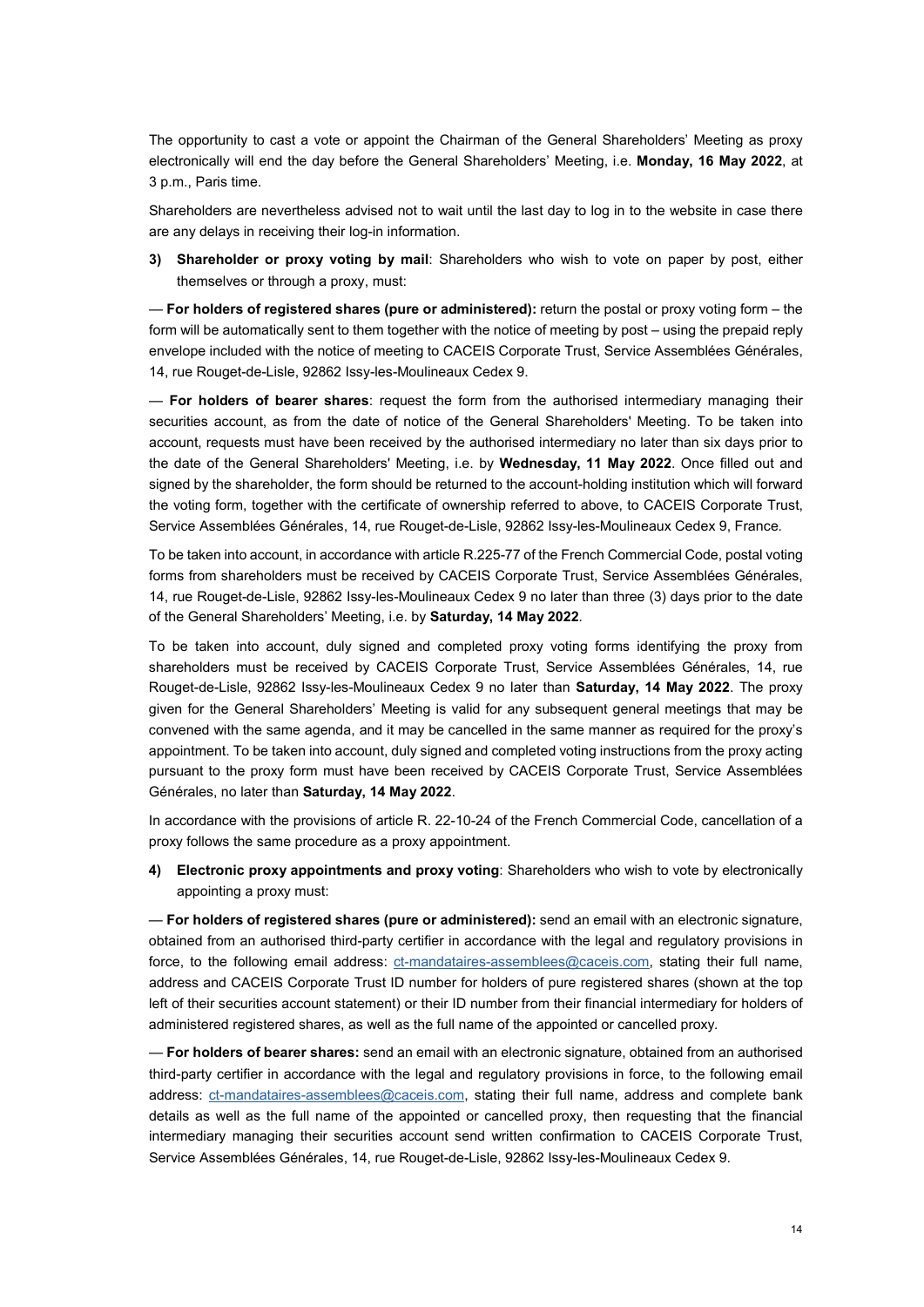Only notifications of proxy appointment or cancellation may be sent to the above-mentioned email address. No requests and notifications regarding other matters will be accepted or processed*.* 

Appointments or cancellations of proxy instructions identifying the proxy may be made electronically until the day before the date of the General Shareholders' Meeting, i.e. by **Monday, 16 May 2022,** à 3 p.m., Paris time.

**Voting and selling shares**: shareholders who have already cast their vote remotely, sent in a proxy form, or requested an admission card or certificate of ownership may sell some or all of their shares at any time. However, if the transfer of ownership occurs more than two business days prior to the General Shareholders' Meeting, i.e. 0:00 Paris time, **Friday, 13 May 2022**, the Company will invalidate or modify the postal vote, proxy, admission card or certificate of ownership accordingly. To this end, the accountholding authorised intermediary shall notify the Company or its agent (CACEIS Corporate Trust) of the sale and provide them with the necessary information. No transfer of ownership carried out less than two business days before the General Shareholders' Meeting, i.e. 0:00 Paris time, **Friday, 13 May 2022**, regardless of the method used, will be notified by the authorised intermediary or taken into consideration by the Company, notwithstanding any agreement to the contrary.

### **C. Shareholders' right of communication**

All the information and documents that must be communicated to this General Shareholders' Meeting will be made available to the shareholders, in accordance with the legal and regulatory provisions in force, at the Company's registered office at 51, rue d'Anjou – 75008 Paris, France, or may be requested from CACEIS Corporate Trust, Service Assemblées Générales, 14, rue Rouget-de-Lisle, 92862 Issy-les Moulineaux Cedex 9.

The documents referred to in Article R. 22-10-23 of the French Commercial Code are posted on the Company's website [\(http://www.maureletprom.fr\)](http://www.maureletprom.fr/) no later than 21 days before the General Shareholders' Meeting, i.e. **Tuesday, 26 April 2022**.

### **D. Written questions and requests for inclusion of an item or resolution on the meeting agenda**

Any shareholder may submit written questions to the Board of Directors. In accordance with Article R.225- 84 of the French Commercial Code, written questions will be validly taken into consideration provided they have been received by the Company no later than on the fourth business day preceding the date of the General Shareholders' Meeting, i.e. **Wednesday, 11 May 2022**. Questions should be sent to the Company either by registered letter with acknowledgement of receipt to Etablissements Maurel & Prom, Questions Écrites, 51, rue d'Anjou – 75008 Paris, France, or by email to [questionsecrites.assemblee@maureletprom.fr.](mailto:questionsecrites.assemblee@maureletprom.fr) To be taken into consideration, written questions must be accompanied by a certificate of ownership*.* 

Please note that only written questions may be sent to the email address [questionsecrites.assemblee@maureletprom.fr.](mailto:questionsecrites.assemblee@maureletprom.fr) No requests or notifications regarding other matters will be accepted or processed.

Shareholders are advised to submit their questions via email to the address indicated above, rather than by post.

In accordance with current regulations, a single combined response may be given to these written questions when they have the same content. Please note that answers to written questions may be published directly on the Company's website [\(http://www.maureletprom.fr\)](http://www.maureletprom.fr/).

Shareholders and associations of shareholders meeting the conditions set forth by law and regulation may request that items or draft resolutions be included on the agenda of the General Shareholders' Meeting. Such requests must be submitted (i) to the registered office of the Company – 51, rue d'Anjou – 75008 Paris, France by letter sent by recorded delivery with confirmation of receipt or (ii) by email to the following